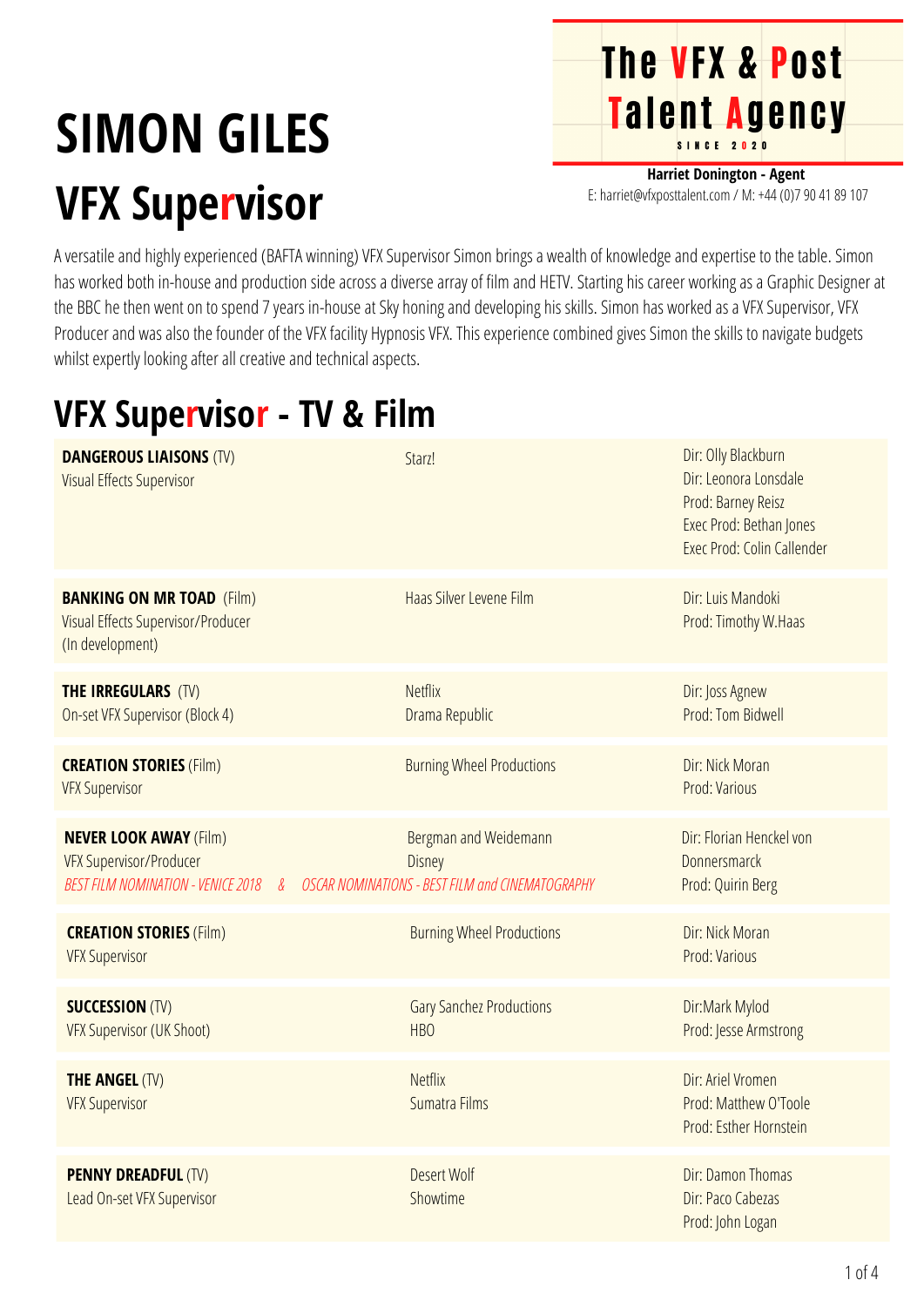| <b>SPECTRAL (Film)</b><br><b>VFX Consultant</b>                            | <b>Legandary Pictures</b><br><b>Netflix</b>                       | Dir: Nic Mathieu<br>Prod: Guy Riedel                                                          |
|----------------------------------------------------------------------------|-------------------------------------------------------------------|-----------------------------------------------------------------------------------------------|
| <b>A ROYAL NIGHT OUT (Film)</b><br>Visual Effects Supervisor (shoot)       | <b>Ecosse Films</b>                                               | Dir: Julian Jarrold<br>Prod: Jessica Ask<br>Prod: Robert Bernstein                            |
| <b>A STONEHEARST ASYLUM (Film)</b><br><b>Visual Effects Supervisor</b>     | Icon<br><b>Millennium Films</b>                                   | Dir: Brad Anderson<br>Prod: Mark Amin<br>Prod: Bruce Davey<br>Prod: Mel Gibson                |
| <b>MURDER ON THE HOMEFRONT (TV)</b><br>Visual Effects Supervisor/ Producer | Carnival<br>ITV                                                   | Dir: Geoff Sax<br>Prod: Christopher Hall                                                      |
| <b>THE LAST WEEKEND (TV)</b><br>Visual Effects Supervisor/ Producer        | Carnival<br>ITV                                                   | Dir: John East<br>Prod: Christopher Hall                                                      |
| <b>HIDDEN (TV)</b><br>Visual Effects Supervisor/ Producer                  | <b>Origin Pictures</b><br><b>BBC</b>                              | Dir: Niall MacCormick<br>Prod: Christopher Hall                                               |
| <b>TIME TRAVELER (Film)</b><br>2nd Unit Director/ VFX Supervisor           | Corsan                                                            | Dir: Roland Joffé<br>Prod: Dale G. Bradley<br>Prod: Grant Bradley<br>Prod: Paul Breuls        |
| <b>THE DEVIL'S DOUBLE (Film)</b><br><b>VFX Supervisor</b>                  | Corsan<br>Lion's Gate                                             | Dir: Lee Tamahori<br>Prod: Paul Breuls<br>Prod: Michael John Fedun<br>Prod: Emjay Rechsteiner |
| <b>BRIGHTON ROCK (Film)</b><br><b>VFX Supervisor (Filmgate)</b>            | <b>BBC Films</b><br><b>Kudos Film</b><br><b>Optimum Releasing</b> | Dir: Rowan Joffe<br>Prod: Paul Webster                                                        |
| <b>CLOSING THE RING (Film)</b><br><b>VFX Supervisor</b>                    | ContentFilm<br>The Weinstein Company                              | Dir: Sir Richard Attenborough<br>Prod: Sir Richard Attenborough<br>Prod: Jo Gilbert           |
| <b>HIGHLANDER: THE SOURCE (Film)</b><br><b>VFX Supervisor/ Producer</b>    | Lions Gate<br>Panzer-Davis                                        | Dir: Brett Leonard<br>Prod: Peter S. Davis<br>Prod: William N. Panzer                         |
| <b>WHITE NOISE (Film)</b><br><b>VFX Supervisor</b>                         | <b>Gold Circle</b><br><b>Brightlight</b><br>Universal             | Dir: Geoff Sax<br>Prod: Paul Brooks<br>Prod: Shawn Williamson                                 |
| <b>SEPARATE LIES (Film)</b><br><b>VFX Supervisor</b>                       | 20th Century Fox<br><b>Celador Films</b>                          | Dir: Julian Fellowes<br>Prod: Steve Clark-Hall<br>Prod: Christian Colson                      |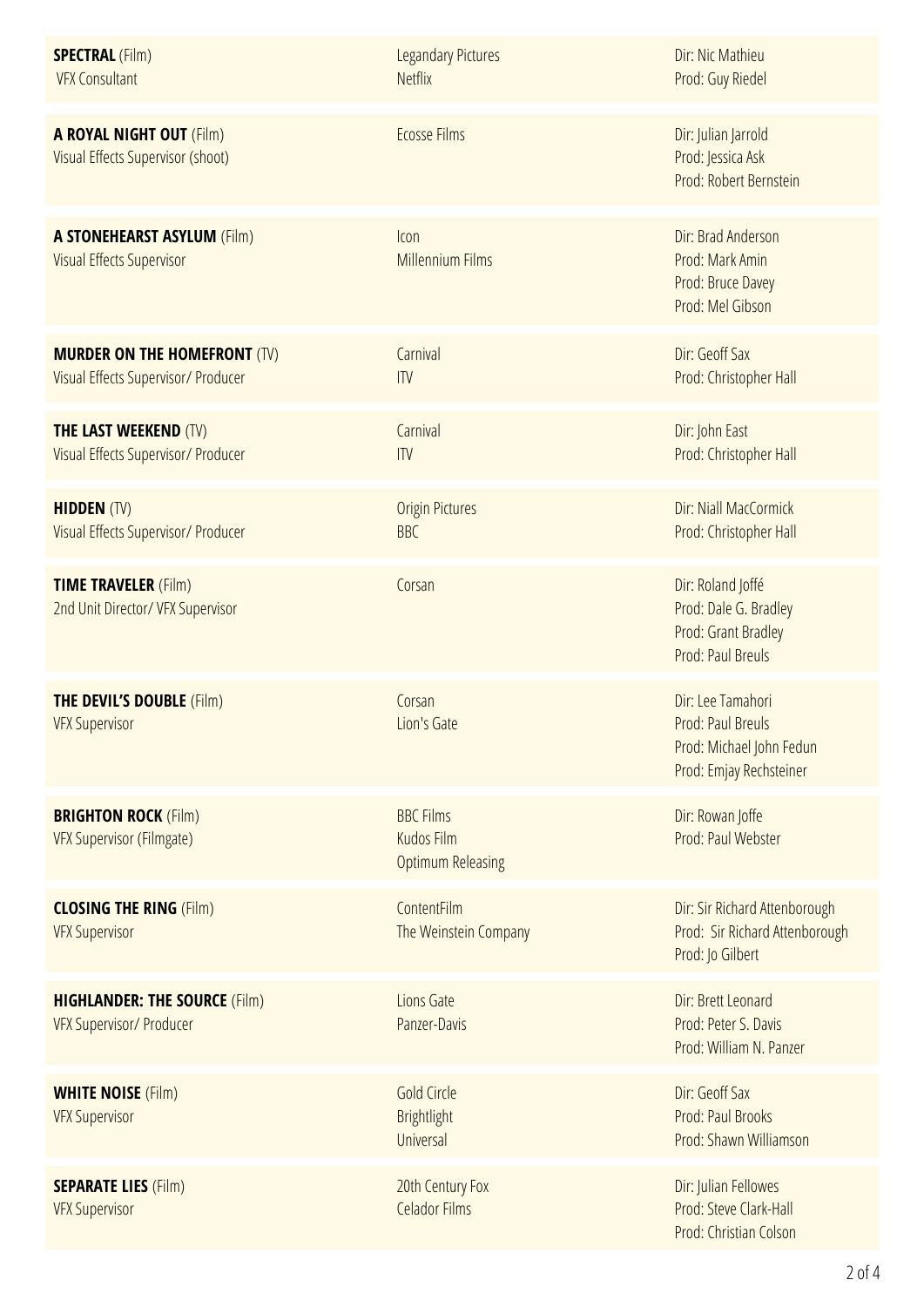| <b>POIROT: DEATH ON THE NILE (TV)</b><br><b>VFX Supervisor</b>                                             | LWT<br><b>A&amp;E Network</b>     | Dir: Andy Wilson<br>Prod: Brian Eastman                        |
|------------------------------------------------------------------------------------------------------------|-----------------------------------|----------------------------------------------------------------|
| <b>THE YOUNG VISITERS (TV)</b><br><b>VFX Supervisor</b>                                                    | <b>BBC Productions</b>            | Dir: Andy Wilson<br>Prod: Christopher Hall                     |
| <b>GOODBYE MR CHIPS (TV)</b><br><b>VFX Supervisor</b>                                                      | Scottish Media Group<br>ITV       | Dir: Charles Orme<br>Prod: Margaret Mitchell                   |
| <b>CHARLES II: THE POWER &amp; THE PASSION (TV)</b><br><b>VFX Supervisor</b>                               | <b>BBC Productions</b>            | Dir: Joe Wright<br>Prod: Kate Harwood                          |
| <b>BUFFALO SOLDIERS (Film)</b><br><b>VFX Supervisor</b>                                                    | Film Four<br><b>Miramax Films</b> | Dir: Gregor Jordan<br>Prod: Rainer Grupe<br>Prod: Ariane Moody |
| <b>CENTER STAGE (Film)</b><br>VFX Supervisor/ Producer                                                     | Columbia Pictures                 | Dir: Nicholas Hytner<br>Prod: Laurence Mark                    |
| <b>LORNA DOONE (TV)</b><br><b>VFX Supervisor</b>                                                           | <b>BBC Productions</b>            | Dir: Mike Barker<br>Prod: Deirdre Keir                         |
| <b>GORMENGHAST(TV)</b><br><b>VFX Supervisor</b><br>BAFTA TV AWARD FOR Best Visual Effects & Graphic Design | <b>BBC Productions</b>            | Dir: Andy Wilson<br>Prod: Estelle Daniel                       |
| <b>DEEP BLUE SEA (Film)</b><br>VFX Supervisor (Film Factory)                                               | Warner Bros.                      | Dir: Renny Harlin<br>Prod: Akiva Goldsman<br>Prod: Tony Ludwig |
| <b>LOVE IS THE DEVIL (Film)</b><br><b>VFX Supervisor</b>                                                   | <b>BBC Films</b>                  | Dir: John Maybury<br>Prod: Chiara Menage                       |

## **VFX Producer - TV & Film**

| <b>CHLES EGARES (STRAYED) (Film)</b><br><b>VFX Producer</b> | <b>Spice Factory</b><br>Canal+ Films     | Dir: André Téchiné<br>Prod: Jean-Pierre Ramsay-Levi               |
|-------------------------------------------------------------|------------------------------------------|-------------------------------------------------------------------|
| <b>THE I INSIDE (Film)</b><br><b>VFX Producer</b>           | <b>Miramax</b><br><b>Dimension Films</b> | Dir: Roland Suso Richter<br>Prod: Rudy Cohen<br>Prod: Mark Damon  |
| <b>FEARDOTCOM (Film)</b><br>VFX Producer (Hypnosis VFX)     | <b>MDP</b><br><b>Warner Bros</b>         | Dir: William Malone<br>Prod: Limor Diamant<br>Prod: Moshe Diamant |